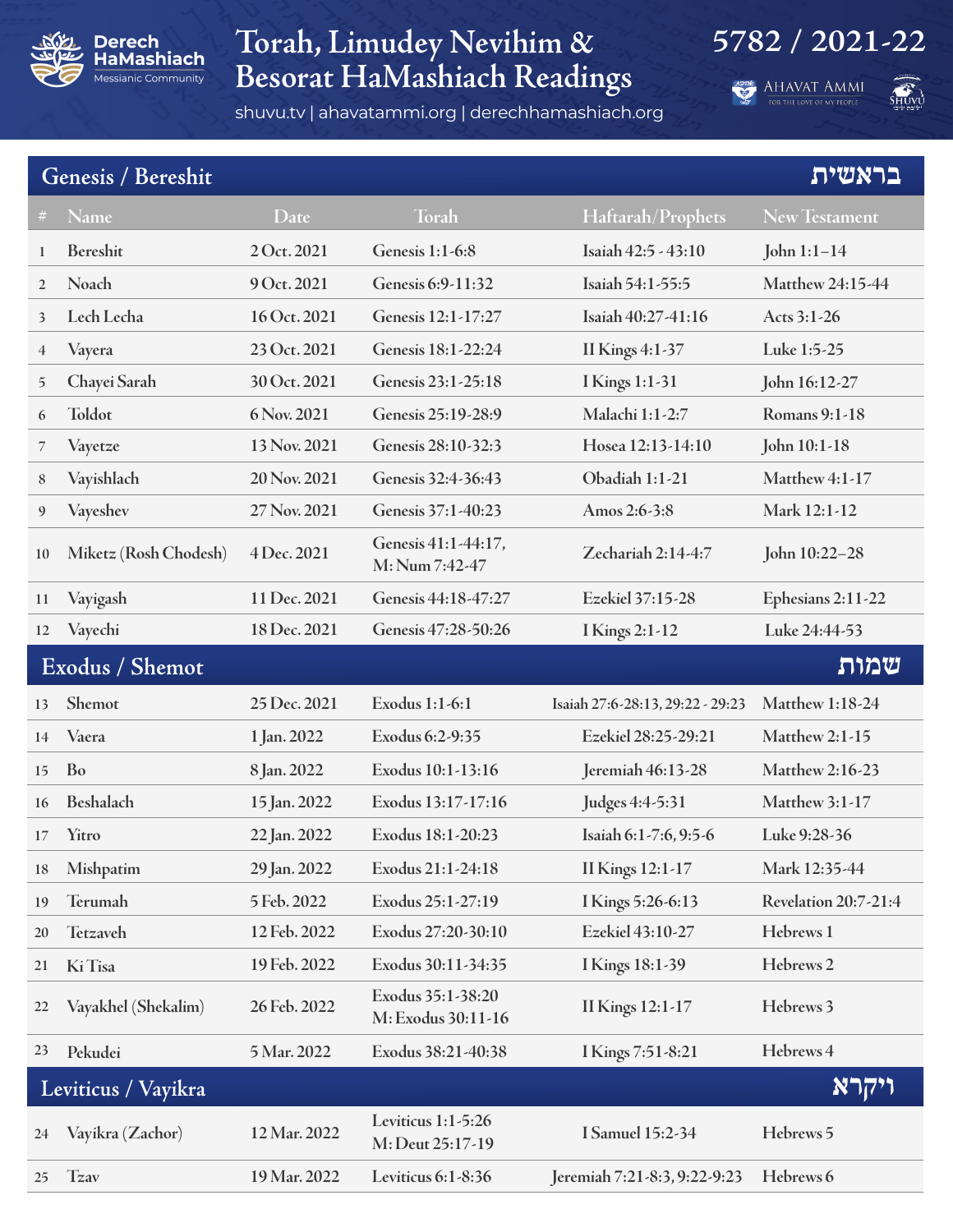| 26                          | Shemini (Parah)       | 26 Mar. 2022 | Leviticus 9:1-11:47<br>M: Numbers 19:1-22      | Ezekiel 36:16-38                  | Hebrews 7:1-8               |  |  |
|-----------------------------|-----------------------|--------------|------------------------------------------------|-----------------------------------|-----------------------------|--|--|
| 27                          | Tazria (HaChodesh)    | 2 Apr. 2022  | Leviticus 12:1-13:59<br>M: Exodus 12:1-20      | Ezekiel 45:16-46:18               | Hebrews 7:9-28              |  |  |
| 28                          | Metzora (HaGadol)     | 9 Apr. 2022  | Leviticus 14:1-15:33                           | Malachi 3:4-24                    | Hebrews 8                   |  |  |
|                             | Pesach I              | 16 Apr. 2022 | Exodus 12:21-51<br>M: Numbers 28:16-25         | Joshua 3:5-7, 5:2-15,<br>6:1,27   | Matthew 26:17-58            |  |  |
|                             | Pesach II             | 17 Apr. 2022 | Leviticus 22:26-23:44<br>M: Numbers 28:16-25   | II Kings 23:1-23:9,<br>23:21-23:5 | Matthew 26:59-27:14         |  |  |
|                             | Pesach VII            | 22 Apr. 2022 | Exodus 13:17-15:26<br>M: Numbers 28:19-25      | <b>II Samuel 22:1-51</b>          | Matthew 27:15-66            |  |  |
|                             | Pesach VIII           | 23 Apr. 2022 | Deuteronomy 14:22-16:17<br>M: Numbers 28:19-25 | Isaiah 10:32-12:6                 | Matthew 28                  |  |  |
| 29                          | Acharei Mot           | 30 Apr. 2022 | Leviticus 16:1-18:30                           | I Samuel 20:18-20:42              | Hebrews 9:1-14              |  |  |
| 30                          | Kedoshim              | 7 May. 2022  | Leviticus 19:1-20:27                           | Amos 9:7-9:15                     | Hebrews 9:15-28             |  |  |
| 31                          | Emor                  | 14 May. 2022 | Leviticus 21:1-24:23                           | Ezekiel 44:15-31                  | Hebrews 10:1-10             |  |  |
| 32                          | Behar                 | 21 May. 2022 | Leviticus 25:1-26:2                            | Jeremiah 32:6-27                  | Hebrews 10:11-18            |  |  |
| 33                          | Bechukotai            | 28 May. 2022 | Leviticus 26:3-27:34                           | Jeremiah 16:19-17:14              | Hebrews 10:19-39            |  |  |
| במדבר<br>Numbers / Bamidbar |                       |              |                                                |                                   |                             |  |  |
|                             |                       |              |                                                |                                   |                             |  |  |
| 34                          | Bamidbar              | 4 Jun. 2022  | <b>Numbers 1:1-4:20</b>                        | Hosea 2:1-22                      | Revelation 7:1-8            |  |  |
|                             | Shavuot I             | 5 Jun. 2022  | Exodus 19:1-20:23<br>M: Numbers 28:26-31       | Ezekiel 1:1-28; 3:12              | Matthew 5:3-48              |  |  |
|                             | Shavuot II            | 6 Jun. 2022  | Deuteronomy 15:19-16:17<br>M: Numbers 28:26-31 | Habakkuk 3:1-19                   | Acts 2                      |  |  |
| 35                          | <b>Nasso</b>          | 11 Jun. 2022 | Numbers 4:21-7:89                              | <b>Judges 13:2-25</b>             | Acts 21:17-26               |  |  |
| 36                          | <b>Beha'alotcha</b>   | 18 Jun. 2022 | Numbers 8:1-12:16                              | Zechariah 2:14 - 4:7              | <b>Revelation 20:6-21:4</b> |  |  |
| 37                          | Shelach               | 25 Jun. 2022 | Numbers 13:1-15:41                             | Joshua 2:1-24                     | <b>Matthew 10:1-14</b>      |  |  |
| 38                          | Korach                | 2 Jul. 2022  | Numbers 16:1-18:32                             | I Samuel 11:14-12:22              | Matthew 26:14-25            |  |  |
| 39                          | Chukat                | 9 Jul. 2022  | Numbers 19:1-22:1                              | Judges 11:1-33                    | John 14:15-21               |  |  |
| 40                          | <b>Balak</b>          | 16 Jul. 2022 | Numbers 22:2-25:9                              | Micah 5:6-6:8                     | Matthew 21:1-11             |  |  |
| 41                          | Pinchas               | 23 Jul. 2022 | Numbers 25:10-30:1                             | Jeremiah 1:1-2:3                  | John 2:13-22                |  |  |
| $\frac{42}{43}$             | Mattot/Massei         | 30 Jul. 2022 | Numbers 30:2-36:13                             | Jeremiah 2:4-28, 3:4              | Luke 13:1-9                 |  |  |
|                             | Deuteronomy / Devarim |              |                                                |                                   | דברים                       |  |  |
| 44                          | Devarim (Chazon)      | 6 Aug. 2022  | Deuteronomy 1:1-3:22                           | <b>Isaiah 1:1-27</b>              | Matthew 5:1-12              |  |  |
| 45                          | Va'etchanan (Nachamu) | 13 Aug. 2022 | Deuteronomy 3:23-7:11                          | Isaiah 40:1-26                    | Matthew 5:13-20             |  |  |
| 46                          | Ekev                  | 20 Aug. 2022 | Deuteronomy 7:12-11:25                         | Isaiah 49:14-51:3                 | Matthew 5:21-37             |  |  |